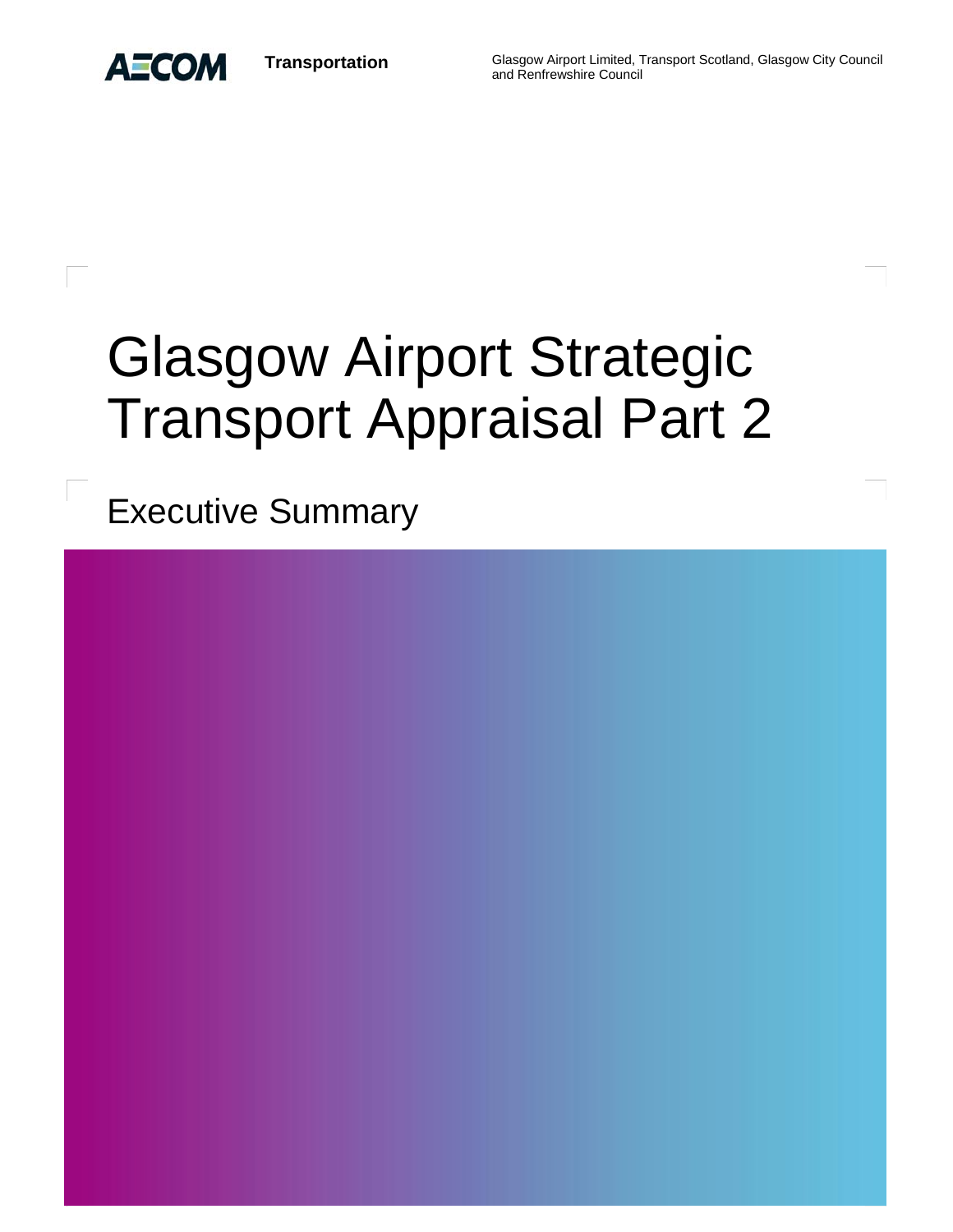

# **Executive Summary: Glasgow Airport Strategic Transport Appraisal – Part 2 Appraisal Final Report**

# **1.1 Introduction**

 $\overline{a}$ 

Glasgow Airport Limited, Transport Scotland, Glasgow City Council and Renfrewshire Council jointly commissioned AECOM to undertake an evidence-based and objective-led transport appraisal of improvements to strategic surface access to Glasgow Airport. The transport appraisal built upon the objectives established within the Glasgow Airport Strategic Transport Network Study carried out in 2011 by MVA consultancy<sup>1</sup>. The transport appraisal has been undertaken in accordance with Scottish Transport Appraisal Guidance (STAG)<sup>2</sup>.

This document provides an Executive Summary of the Glasgow Airport Strategic Transport Appraisal study, and is supported by a STAG Part 1 Technical Report, and a STAG Part 2 Technical Report.

# **1.2 The findings in this study – a commentary**

The findings in this study must not be taken out of context – they are a result of an internally consistent approach which was developed for the purposes of assessing the performance of alternative transport interventions serving Glasgow Airport. Care should therefore be exercised when making direct comparisons with the outcomes of previous studies. Moreover, impacts on modal shift should only be viewed in relation to the baseline modal share presented.

This study has not included an analysis of the wider economic benefits of any of the transport interventions. It is reasonable to assume that some wider economic benefits would occur as a result of investment in transport infrastructure in this economically-important part of Scotland.

This study has not quantified the impact on non-Airport rail travellers from any scheme which runs on the rail network. If capacity is constrained on the rail network, any new demands on the rail network may impact upon commuter rail services in particular. Economic benefits attributed to options in this study should therefore be viewed with this in mind.

The options assessed in this study have been selected to be indicative of the mode they represent, with a key focus on the journey times they provide to the user, the overall cost to the user, and the impact that this has on modal choice. However, as agreed within the scope of the study, no detailed design or operational assessment has been carried out in this study, and this will be required in the future to identify the preferred option within any modal option taken forward.

Finally, the STAG process does not recommend preferred options. The STAG process provides a multi-criteria framework within which the relative performance of transport interventions is assessed. This information is then used by decision-makers.

# **1.3 Identifying the Problems to be Addressed and setting Transport Planning Objectives**

A number of key issues and opportunities regarding surface access to Glasgow Airport have been identified:-

- A high level of dependence on cars and taxis/private hire vehicles for access to and from the airport.
- The airport is currently heavily dependent upon the strategic road network for access by staff and passengers.
- There is evidence of congestion, delays and reduced operational efficiency on key parts of the strategic network serving Glasgow Airport which are predicted to be exacerbated over time as demand increases, affecting both private cars and bus services.
- There is scope to encourage modal shift to public transport by implementing measures to make public transport more attractive to staff and passengers.

<sup>&</sup>lt;sup>1</sup> MVA Consultancy now re-named *Systra.* Glasgow Airport Strategic Transport Network Study, 2011<br><sup>2</sup> http://www.transportsco<u>tland.gov.uk/analysis/scottish-transport-analysis-guide/STAG</u>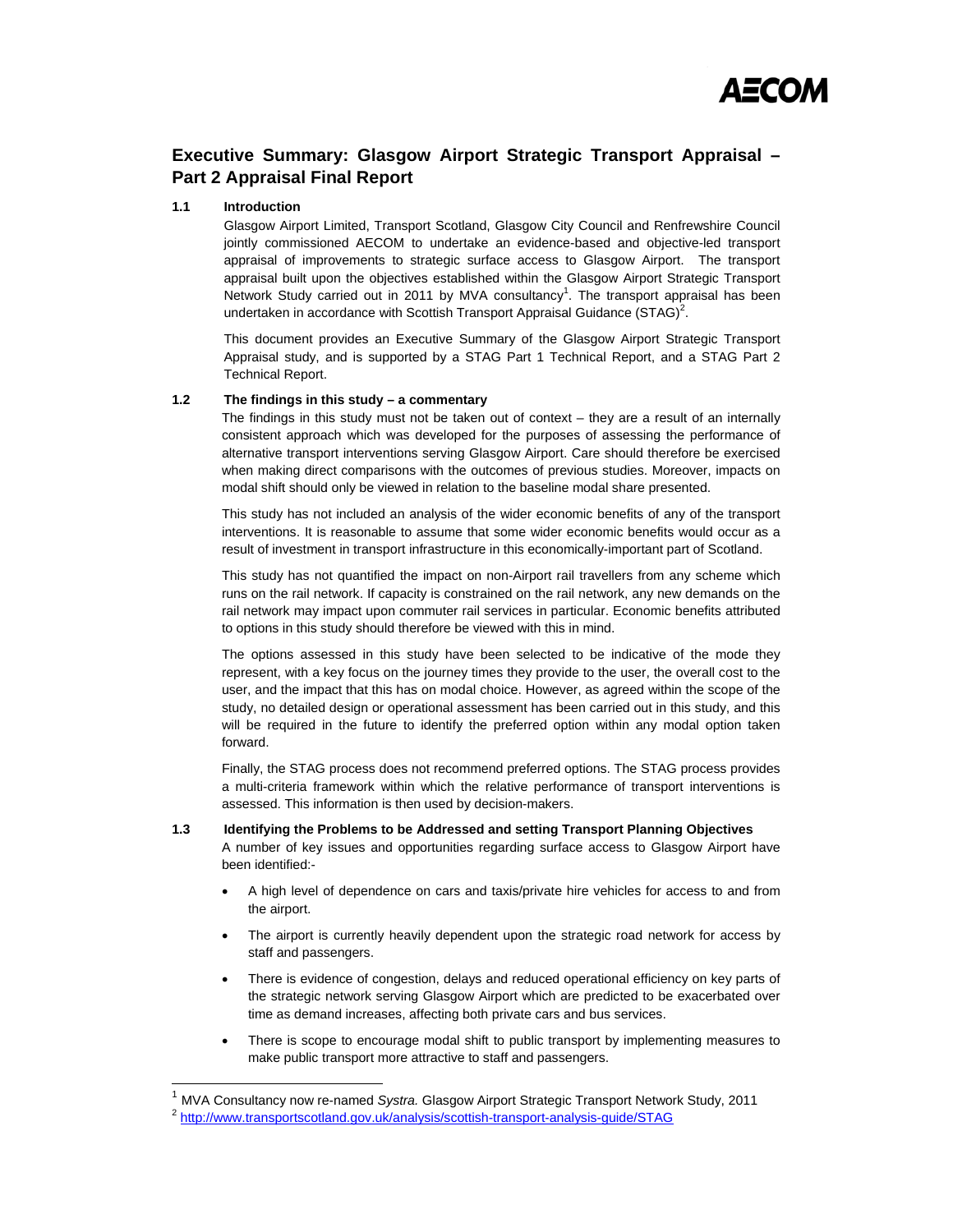

 However, the distribution of surface access trips to and from the airport, and the timing of these trips, tends to place a practical limit on the extent of modal shift that can be achieved.

Through a combination of stakeholder engagement and a review of information and evidence, a set of Transport Planning Objectives were agreed for the study. These objectives have been used to express the specific outcomes for the appraisal, and were used to help assess the performance of options developed within the appraisal. The agreed Transport Planning Objectives for this study are shown below.

1. Increase the modal share of public and active transport modes for passengers and employees to and from Glasgow Airport.

2. Improve journey times to and from Glasgow Airport for public and active transport modes such that they are increasingly competitive with the private car.

3. Improve journey time reliability to and from Glasgow Airport via the M8.

4. Improve quality and satisfaction of public transport experience to and from Glasgow Airport for passengers and employees.

# **1.4 The transport Interventions appraised in this Study**

To meet these objectives, a long list of transport interventions was developed following input from the client team, the study team and from input obtained from the stakeholder workshops. A long list of over 80 interventions was generated at the Pre-Appraisal stage. It was necessary to sift this list of interventions to produce a focused set of interventions which responded to the emerging Transport Planning Objectives. A sift was therefore carried out using the criteria of outline feasibility; scope (to ensure interventions were directly related to the study area and issues being examined); grouping and synergies, to ensure compatible interventions which worked well together were grouped appropriately,

This shortened list was then appraised in the Part 1 appraisal. As per STAG guidance, an appraisal of the interventions' performance was then carried out against the study's Transport Planning Objectives; STAG criteria of environment, safety, economy, integration, accessibility and social inclusion; and deliverability issues of feasibility, acceptability and affordability.

As a result, a finalised list of options was selected for more detailed appraisal in Part 2. The options were also further developed during the Part 2 Appraisal stage. They are set out in the following table, together with the key parameters assumed for each.

It should be noted that Paisley Gilmour Street has been assumed as the point of interchange on the rail network for all relevant options considered in this study. Under present day timetabling, this station offers greater potential for passengers travelling on the Ayrshire and Inverclyde lines to interchange with any transport service to the Airport.

| <b>Option</b>                               | <b>Description</b>                                                                                                           | Key characteristics / assumptions                                                                                                                                                                                                                                                                                                                                                              |  |  |  |  |
|---------------------------------------------|------------------------------------------------------------------------------------------------------------------------------|------------------------------------------------------------------------------------------------------------------------------------------------------------------------------------------------------------------------------------------------------------------------------------------------------------------------------------------------------------------------------------------------|--|--|--|--|
| <b>Making</b><br><b>Best Use</b><br>Package | A short term, low cost package of<br>measures, focused on making the<br>best use of existing infrastructure and<br>services. | Improved cycling and pedestrian corridors on<br>Abbotsinch Road and Inchinnan Road.<br>Improved public transport infrastructure such as<br>bus stops and information.<br>Promotion of taxi-sharing.<br>Improved marketing and information on<br>sustainable transport options.<br>Trial Demand Responsive Transport scheme,<br>focusing on employees living within 10 miles of<br>the Airport. |  |  |  |  |
| Airport to                                  | A dedicated Shuttle Bus service                                                                                              | Dedicated, branded and high quality Airport                                                                                                                                                                                                                                                                                                                                                    |  |  |  |  |
| Paisley                                     | running between Paisley Gilmour                                                                                              | shuttle bus, with luggage space. Assumed to                                                                                                                                                                                                                                                                                                                                                    |  |  |  |  |

**Table 1: Options Considered in Part 2 Appraisal**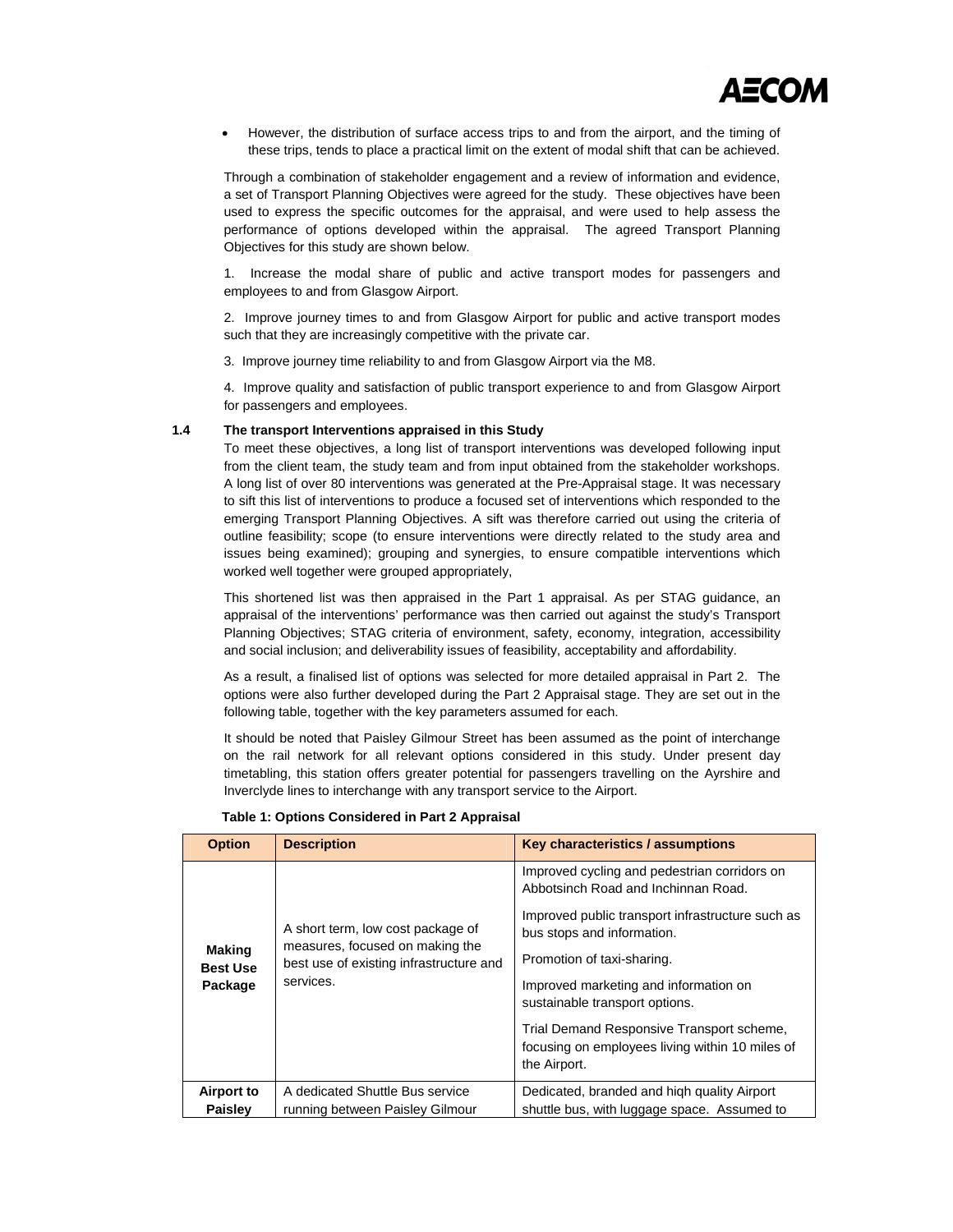

| <b>Option</b>                                                   | <b>Description</b>                                                                                                                                                                                                       | Key characteristics / assumptions                                                                                                                                                                                                           |  |  |  |
|-----------------------------------------------------------------|--------------------------------------------------------------------------------------------------------------------------------------------------------------------------------------------------------------------------|---------------------------------------------------------------------------------------------------------------------------------------------------------------------------------------------------------------------------------------------|--|--|--|
| Gilmour<br><b>Street</b><br><b>Shuttle Bus</b>                  | Street and Glasgow Airport.                                                                                                                                                                                              | run at 10 minute headway (6 per hour).                                                                                                                                                                                                      |  |  |  |
|                                                                 |                                                                                                                                                                                                                          | A package of measures which would include:                                                                                                                                                                                                  |  |  |  |
|                                                                 |                                                                                                                                                                                                                          | A new limited stop service from Glasgow to the<br>Airport using Fastlink infrastructure via Renfrew.                                                                                                                                        |  |  |  |
| <b>Better Bus</b><br>Package                                    | A combination of new bus services<br>and bus priority measures.                                                                                                                                                          | A new limited stop service to Clydebank from the<br>Airport (which is currently served by bus but with<br>a long journey time due to multiple stops).                                                                                       |  |  |  |
|                                                                 |                                                                                                                                                                                                                          | Improvements to the existing Airport to Glasgow<br>City Bus, by using elements of Fastlink close to<br>Glasgow city centre to avoid peak congestion on<br>the M8.                                                                           |  |  |  |
| Personal<br>Rapid<br><b>Transit</b><br>(PRT)<br>people<br>mover | An elevated people-carrying system<br>from an interchange point at Paisley<br>Gilmour Street to Glasgow Airport.<br>Elements of a concept proposal<br>provided to Glasgow Airport by Ultra<br>Global Ltd have been used. | Automated people-carrying pods running on<br>demand, on an elevated guideway to the Airport.<br>Potential for multiple stops in the Airport<br>campus. Ultra Global Ltd concept proposal<br>states pods can carry four people with luggage. |  |  |  |
| <b>Tram train</b>                                               | A tram-train service, running on rail<br>from Glasgow Central via interchange<br>point at Paisley Gilmour Street to<br>Glasgow Airport on a new spur south<br>of the M8.                                                 | 15min interval service between Glasgow Central<br>and Airport. Stopping at Paisley Gilmour Street<br>only.                                                                                                                                  |  |  |  |
| <b>Heavy rail</b>                                               | Heavy rail service running from<br>Glasgow Central via interchange point<br>at Paisley Gilmour Street to Glasgow<br>Airport on a new spur across St<br>James Park.                                                       | 15min interval service between Glasgow Central<br>and Airport. Stopping at Paisley Gilmour Street<br>only                                                                                                                                   |  |  |  |
| Managed<br>motorways                                            | Variable speed limits and variable<br>message signs to smooth traffic flow.                                                                                                                                              | Implementation of variable speed limits and<br>variable message signs on a 15km section of the<br>M8 between junctions 28A and 19.                                                                                                          |  |  |  |

# **1.5 Approach taken to Part 2 Appraisal analysis**

A key analytical tool used to differentiate the potential impacts of these transport interventions within the Part 2 Appraisal were two bespoke, modal share models. These models were developed specifically for the assessment of the GARL (Glasgow Airport Rail Link) project, and were therefore deemed to be relevant to this study. Strathclyde Partnership for Transport gave their permission for these models, appropriately updated, to be used in this study.

The two models are called GLAAM (Glasgow Airport Access Model) Model, which focuses on airport passenger journeys; and GLEAM (Glasgow Airport Employee Model) Model, which focuses on employee journeys.

In summary, these models are designed to predict patronage and model the impacts of transport interventions on mode choice for air passengers and Airport employees. Important inputs to these models are:

 Forecast Airport Passenger and Employee levels up to 2037 – these forecasts were agreed during this study, and took into account both Glasgow Airport and UK Department for Transport passenger forecasts. As a sensitivity test in the analysis, a higher level of passenger demand was assessed to gauge the impact on results.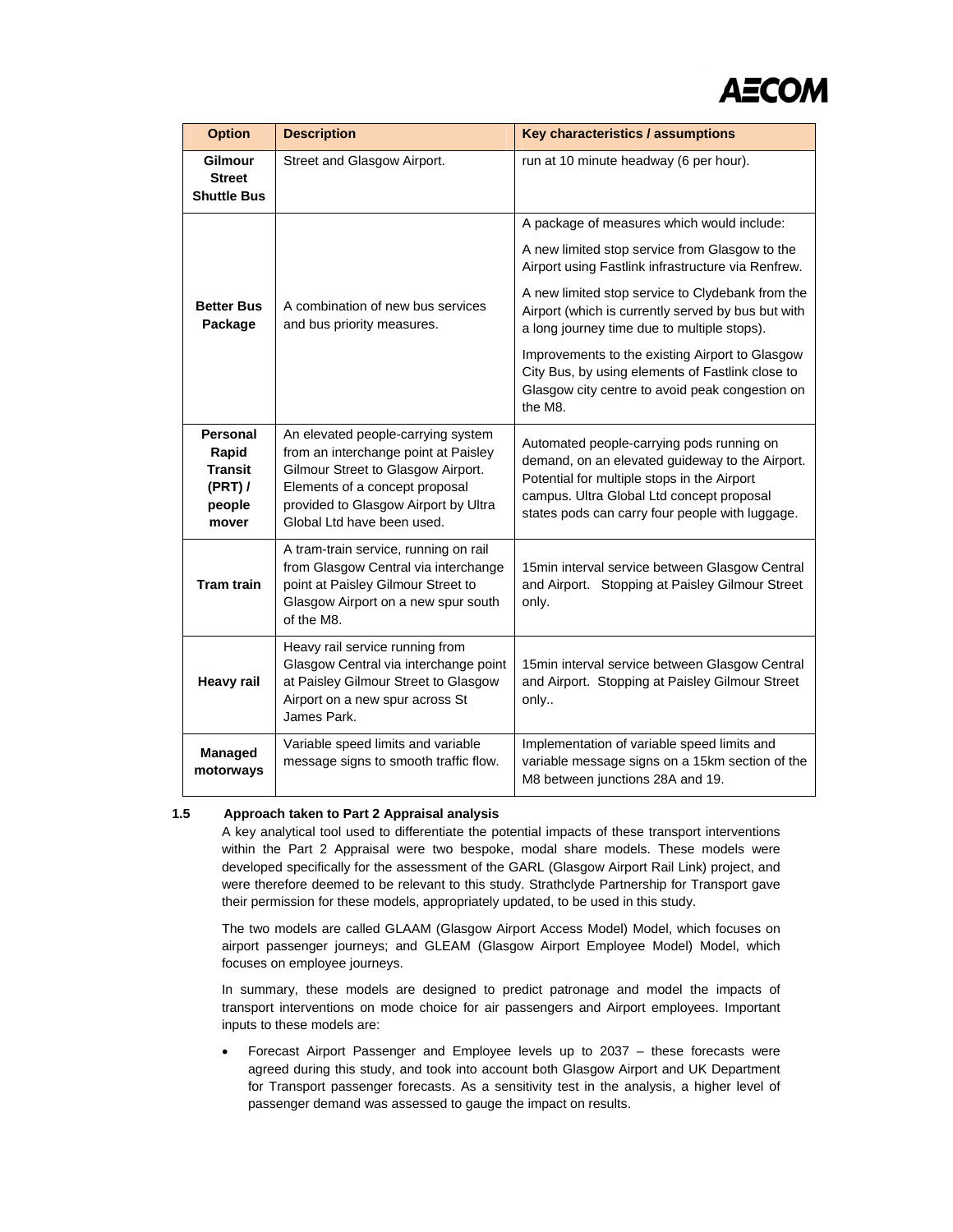

- Baseline journey times and travel costs, by mode, for journeys to the Airport from a set of zones covering the whole of the UK.
- An understanding of how journey times may change in the future on the surrounding transport network - this was extracted from CSTM12 (Central Scotland Transport Model 2012), supplied by Transport Scotland for use in this study.

The transport options being assessed were then represented in the GLAAM and GLEAM models through modifications to travel times by the mode in question. These generated modified mode shares and outputs suitable for input into the DfT's economic appraisal software TUBA, which allowed the calculation of a cost/benefit analysis for the airport-related trip making.

The impact of the schemes on non-airport travellers, such as existing users of the rail network in the study area have not been quantified in this appraisal, therefore have largely been addressed qualitatively. The overall transport appraisal cannot be considered complete without quantified analysis of the impact of any rail related scheme on non-Airport rail users.

# **1.6 Summary performance of options on modal shift**

Overall, the options with the greatest potential for modal shift of passenger trips from our modelling are those which present a competitive journey time where interchange is minimised, or eradicated completely, particularly from Glasgow City Centre to the Airport. In this sense, fixed link schemes perform better in terms of modal shift. Based on previous research, Airport passengers have been attributed with a higher value of time in this study – air passengers tend to have a time-bound journey, and any delay in travel time can have significant consequences (a missed flight). This issue is reflected in the modal share models through a high level of cost associated with interchange.

The baseline modal share for journeys by passengers and employees to the Airport was developed based on Civil Aviation Authority survey data. Due to the make-up of this survey data, there are alternative ways to analyse and interpret it. The principal method used in this study to establish a baseline modal share therefore, was to focus on the transport mode recorded for the last-leg of any journey to the Airport. In this study, this is referred to as a "Low" scenario. To take account of an alternative approach to interpretation of CAA data, a "High" baseline scenario was produced, which categorises journeys in CAA by main mode (and typically increases the modal share attributed to rail).

The headline results from the modal share modelling are shown below, for Airport Passengers.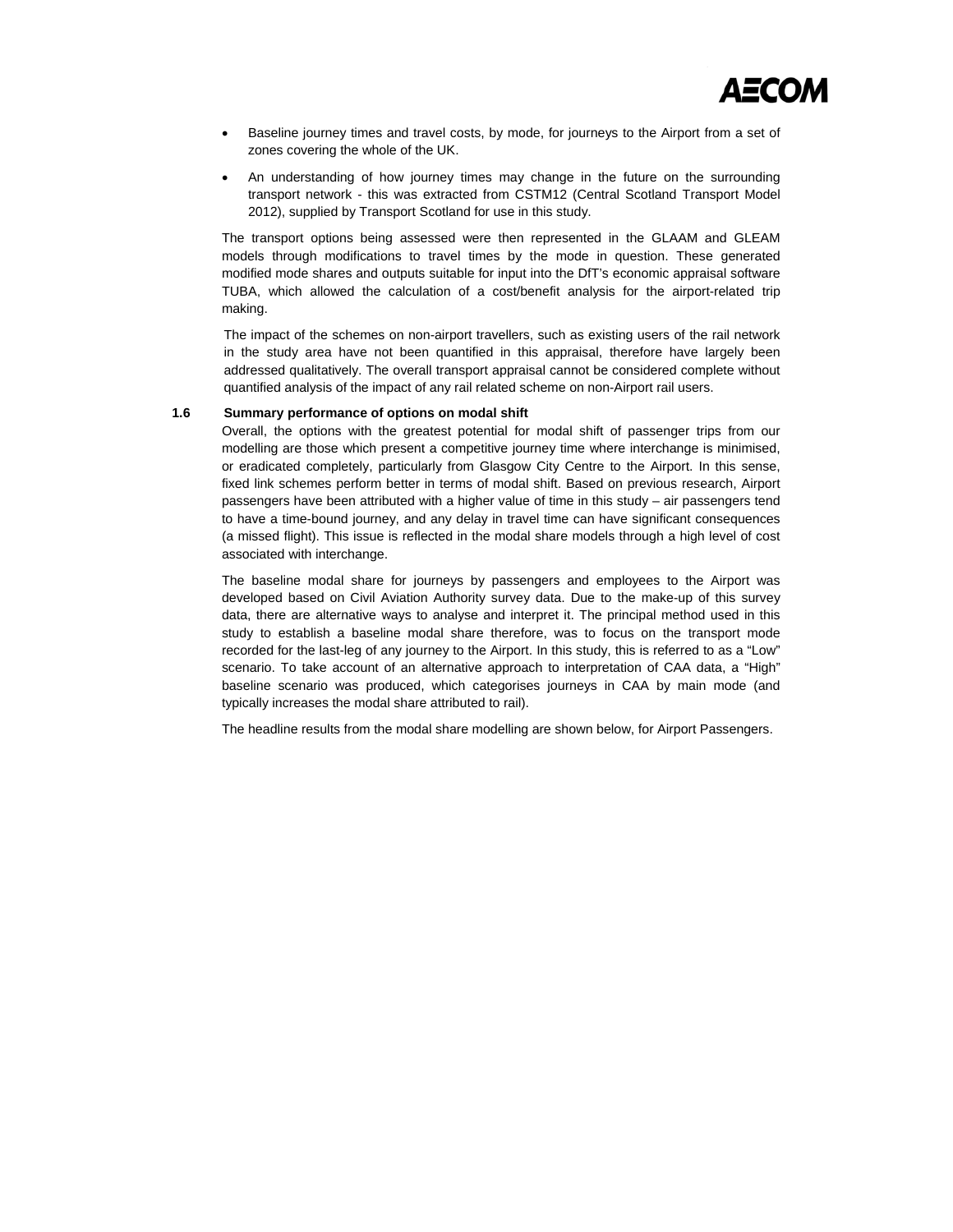

| <b>Mode split</b>                                            | <b>Do</b><br><b>Minimum</b><br>(baseline) | <b>Shuttle</b><br>bus | <b>Better bus</b><br>package | <b>PRT</b> | <b>Heavy rail</b> | Tram-<br>train |  |
|--------------------------------------------------------------|-------------------------------------------|-----------------------|------------------------------|------------|-------------------|----------------|--|
| Central Passenger Forecast Growth, Low Scenario 2037         |                                           |                       |                              |            |                   |                |  |
| <b>PT</b>                                                    | 10%                                       | 11%                   | 10%                          | 11%        | 13%               | 13%            |  |
| Of which Bus                                                 | 6%                                        | 5%                    | 6%                           | 5%         | 5%                | 5%             |  |
| Of which Rail                                                | 4%                                        | 5%                    | 4%                           | 5%         | 8%                | 8%             |  |
|                                                              |                                           |                       |                              |            |                   |                |  |
| All other transport                                          | 90%                                       | 89%                   | 90%                          | 89%        | 87%               | 87%            |  |
| <b>Central Passenger Forecast Growth, High Scenario 2037</b> |                                           |                       |                              |            |                   |                |  |
| <b>PT</b>                                                    | 12%                                       | 12%                   | 12%                          | 13%        | 16%               | 16%            |  |
| Of which Bus                                                 | 5%                                        | 5%                    | 5%                           | 5%         | 4%                | 4%             |  |
| Of which Rail                                                | 6%                                        | 7%                    | 6%                           | 7%         | 11%               | 11%            |  |
|                                                              |                                           |                       |                              |            |                   |                |  |
| All other transport                                          | 88%                                       | 88%                   | 88%                          | 87%        | 84%               | 84%            |  |

**Table 2: Share of all public transport (bus, rail and coach) trips by Airport Passengers per transport option assessed** 

A number of sensitivity tests were carried out in this study. These tests were driven by the need to understand the impacts of:

- Changes in fare levels, and how sensitive options are to these to test this issue, fare levels were changed on the Bus Shuttle option to zero-fare, and a fare was increased in one of the fixed link options (PRT).
- Changes to peak hour operations for options which require to run on the mainline rail line this study has not assessed the wider impact of rail-based interventions on existing rail services and passengers. The rail line towards Glasgow Airport is currently operating close to capacity, and peak times are particularly busy with commuter rail services. Therefore, a test was developed to operate a rail-based intervention during off-peak hours only, to assess the impact of a limited operation.
- Larger growth in passenger levels, taking into account the different forecasts for passenger growth presented by the UK Department for Transport and Glasgow Airport.
- Lower values of time through the developed of GLEAM and GLAAM, Stated Preference surveys were carried out, and as a result of these, higher values of time were attributed to airport passengers. These values of time have been applied in this study, both in terms of modal share forecasting and in economic analysis. These higher values of time are however, non-standard. A sensitivity test using standard values of time as set out within both STAG and WebTAG guidance was therefore carried out to demonstrate how the economic benefits would change.

In terms of the sensitivity analysis carried out in this work, a number of conclusions were drawn:

- An increase in the fare will reduce the demand for options, as they increase the cost to the user and make it less attractive. This is notwithstanding the need to be balance fare levels with the requirement to make any option commercially viable.
- If capacity on the rail network limits the operation of tram-train (and indeed any heavy rail scheme) between Glasgow Central and Paisley Gilmour Street in the peak periods, the modal shift potential will reduce. This reflects the fact that the morning and evening peak demand will not gain the same journey time benefits as the inter-peak levels of demand, and so the mode will not be as attractive in these periods.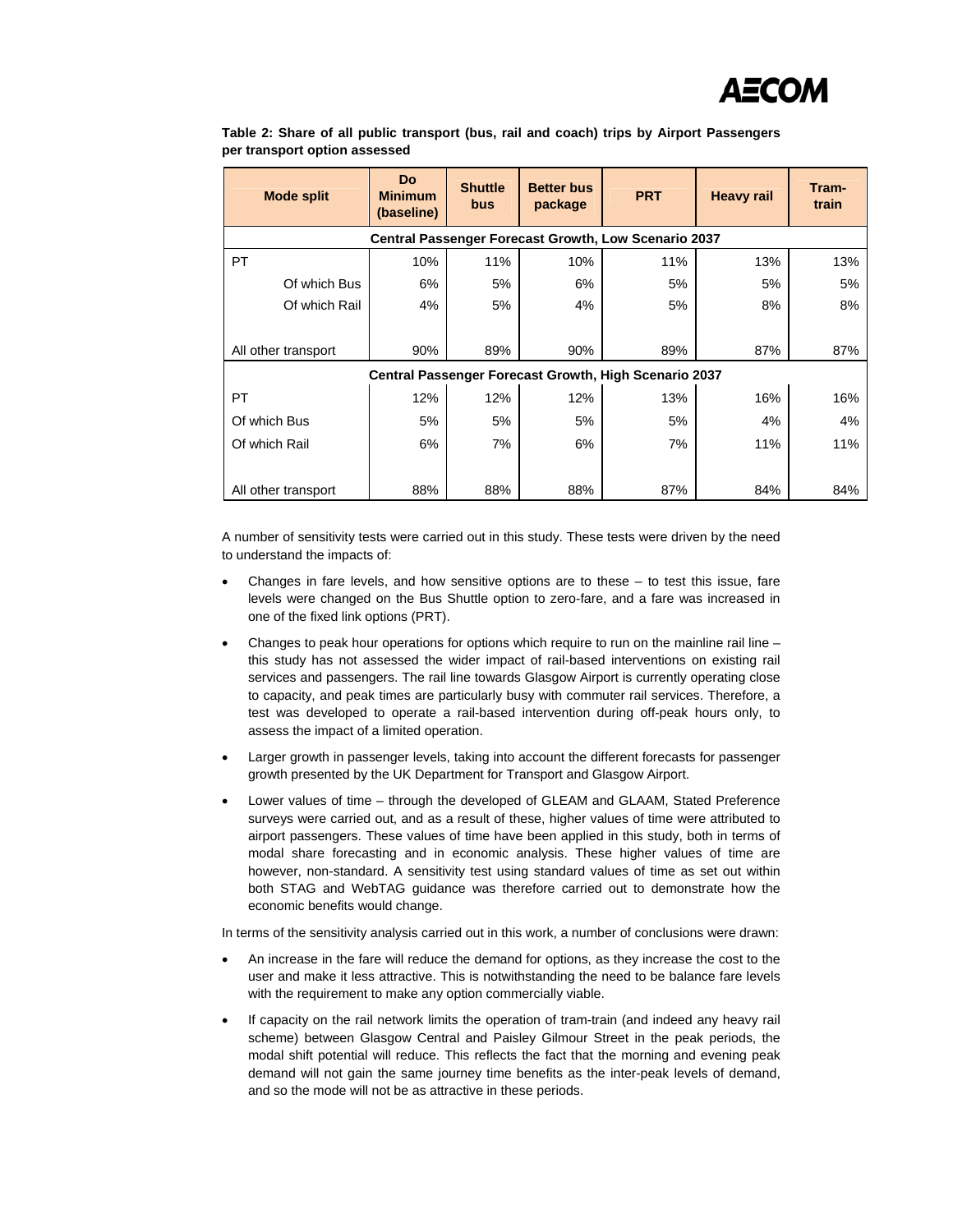- Passenger forecasts do not have an impact on modal share, but will increase the levels of passengers using interventions, which produces a higher level of economic benefits.
- The use of standard Values of Time from WebTAG reduce the economic benefits for all options, as the core Values of Time used in this study are based on research which showed that air passengers place a higher value on time than other types of travellers.

The table below provides a summary of key findings for each option (and option variation in terms of sensitivity testing) in terms of cost estimates, impact on modal share by public transport, and Benefit-Cost-Ratio (BCR). It should be noted that the BCR does not take account of any disbenefits to non-Airport rail users from any new Airport-rail services using general rail capacity in the West of Scotland.

| <b>Option</b>                                             | <b>Capital</b><br><b>Costs</b><br>(2013)<br>prices) | Increase in PT mode<br>share 2037 - range | <b>BCR</b> range (using<br>non-standard<br>values of time) |  |
|-----------------------------------------------------------|-----------------------------------------------------|-------------------------------------------|------------------------------------------------------------|--|
| Shuttle bus                                               | £3.3m                                               | $+0.2%$ low<br>$+0.2%$ high               | $(-)22.25^3$ low<br>(-)9.35 high                           |  |
| Shuttle<br>bus<br>(reduced<br>to<br>zero<br>fare)         | £3.3m                                               | $+0.7\%$ low<br>+1.0% high                | $2.87$ low $-$<br>3.24 high                                |  |
| Better bus package                                        | £11.6m                                              | $+0.1\%$ (low and high)                   | $0.57$ low $-$<br>$0.56$ high                              |  |
| <b>PRT</b>                                                | £71.7m                                              | $+0.6\%$ low-<br>+0.9% high               | $1.23$ low $-$<br>1.70 high                                |  |
| <b>PRT</b><br>(increased<br>fare)                         | £71.7m                                              | $+0.3%$ low-<br>+0.5% high                | 1.20 $low -$<br>1.87 high                                  |  |
| Heavy rail                                                | £207.4m                                             | $+2.9%$ low<br>+4.0% high                 | $0.88$ low $-$<br>$1.43$ high                              |  |
| Tram<br>train<br>(core<br>option)                         | £92.4m                                              | +2.8% low<br>+3.9% high                   | $2.26$ low $-$<br>4.68 high                                |  |
| Tram-train<br>(limited)<br>running during peak<br>option) | £92.4m                                              | $+0.6\%$ low<br>+0.9% high                | $1.52$ low $-$<br>$2.50$ high                              |  |

# **Table 3: Summary findings**

 $\overline{a}$ 

 $3$  It should be noted that a negative BCR value does not indicate the option tested will not generate benefits. A negative BCR value means the money the scheme generates in revenue is more than the investment and operating costs. Revenue is input as a negative cost in the economic analysis tool used.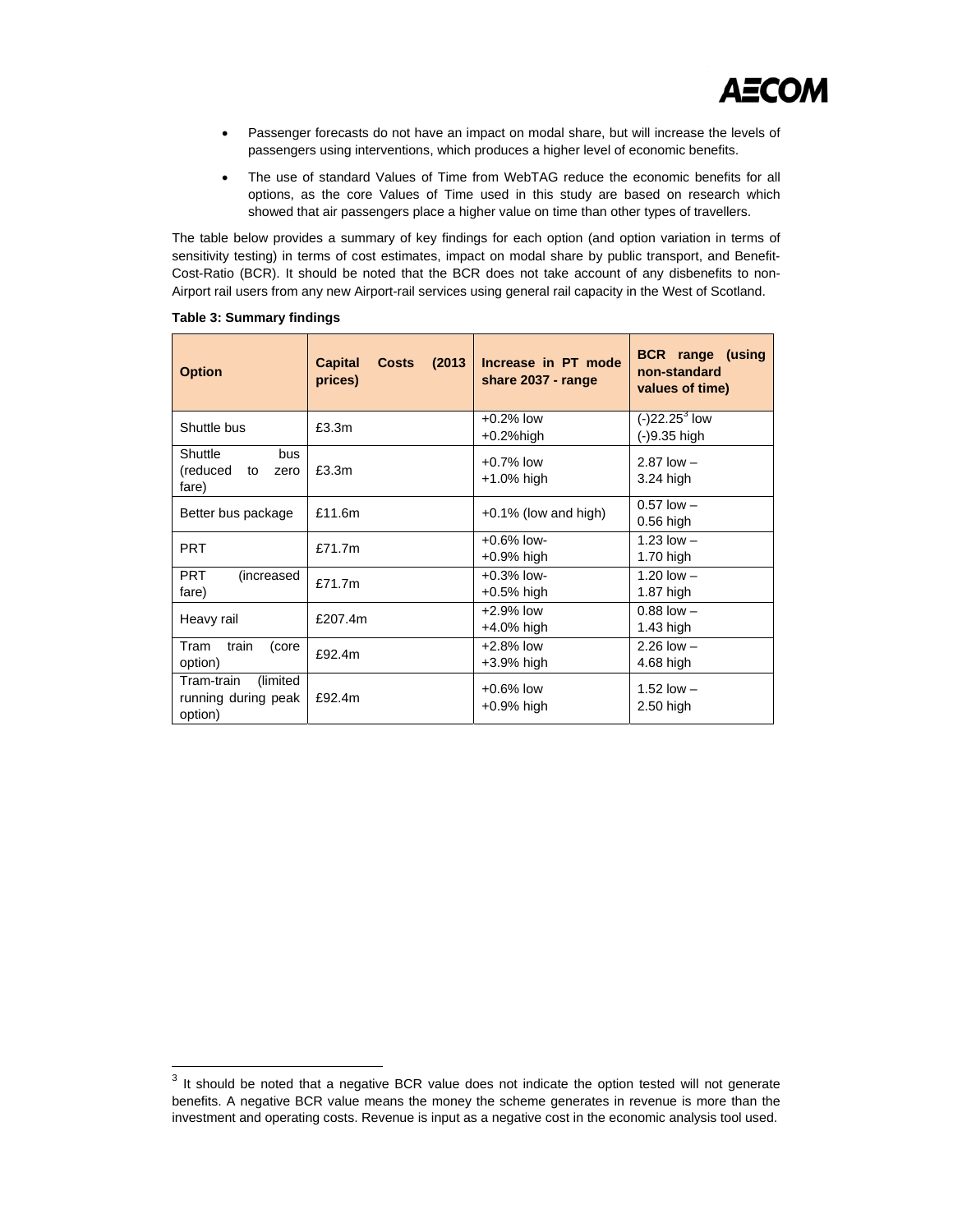# **AECOM**

# **1.7 Performance against Transport Planning Objectives**

The following table summarises the outcome of the assessment against the transport planning objectives. In appraisal terms, 0 is a neutral score indicating no impact, +1 to +3 indicate increasing levels of beneficial impacts, whilst -1 to -3 indicate increasing levels of detrimental impact.

| <b>Option</b>         | Increase the modal share of public<br>and active transport modes for<br>passengers and employees to and<br>from Glasgow Airport |                                                                                                                     | Improve journey times to and from<br><b>Glasgow Airport for public and active</b><br>transport modes such that they are<br>increasingly competitive with the private<br>car |                                                                                                                           | Improve journey time reliability to and<br>from Glasgow Airport via the M8 |                                                                                                            | Improve quality and satisfaction of<br>public transport experience to and from<br><b>Glasgow Airport for passengers and</b><br>employees |                                                                                                                                                        |
|-----------------------|---------------------------------------------------------------------------------------------------------------------------------|---------------------------------------------------------------------------------------------------------------------|-----------------------------------------------------------------------------------------------------------------------------------------------------------------------------|---------------------------------------------------------------------------------------------------------------------------|----------------------------------------------------------------------------|------------------------------------------------------------------------------------------------------------|------------------------------------------------------------------------------------------------------------------------------------------|--------------------------------------------------------------------------------------------------------------------------------------------------------|
| Making<br>best use of | $+1$                                                                                                                            | Targeting employees in<br>particular, although unlikely to<br>have significant modal shift<br>impacts on passengers | 0                                                                                                                                                                           | Broadly neutral impact on journey times                                                                                   | ი                                                                          | This intervention is not designed to<br>have a significant impact on journey<br>time reliability on the M8 | $+1$                                                                                                                                     | Measures are good practice and<br>designed to improve the quality of<br>the public transport experience,<br>particularly through better<br>information |
| Shuttle<br><b>Bus</b> | $+1$                                                                                                                            | +0.2% (low and high) modal shift<br>from GLAAM, to rail (up to<br>+1.0% with zero fare)                             | $+1$                                                                                                                                                                        | Average 8 minute generalised time<br>journey time saving depending on<br>journey purpose and time period                  | 0                                                                          | This intervention is not designed to<br>have a significant impact on journey<br>time reliability on the M8 | $+1$                                                                                                                                     | Through a bespoke Airport shuttle<br>bus designed to a high<br>specification, this may have a<br>positive impact on users.                             |
| Better bus<br>package | $\Omega$                                                                                                                        | +0.1% (low and high) modal shift<br>from GLAAM, to bus                                                              | $+1$                                                                                                                                                                        | Up to 6 minutes generalised time<br>journey time saving depending on origin<br>zone, journey purpose and time period      | $+1$                                                                       | Measures to enhance peak journey<br>time of Airport buses via Fastlink<br>infrastructure from M8           | $+1$                                                                                                                                     | Through quality bus vehicles and<br>services, may have a positive<br>impact on users.                                                                  |
| Tram train            | $+2$                                                                                                                            | +2.8% low-3.9% high modal shift<br>from GLAAM, to rail (including<br>abstraction from bus)                          | $+2$                                                                                                                                                                        | Average 12-17 minute generalised time<br>journey time saving depending on origin<br>zone, journey purpose and time period | $\mathbf 0$                                                                | This intervention is not designed to<br>have a significant impact on journey<br>time reliability on the M8 | $+2$                                                                                                                                     | Opportunity to enhance<br>infrastructure and services for<br>Airport passengers in particular.                                                         |
| <b>PRT</b>            | $+1$                                                                                                                            | +0.6% low/+0.9% high modal<br>shift from GLAAM, to rail<br>(including abstraction from bus)                         | $+2$                                                                                                                                                                        | Average 13-14 minute generalised time<br>journey time saving depending on<br>journey purpose and time period              | $\Omega$                                                                   | This intervention is not designed to<br>have a significant impact on journey<br>time reliability on the M8 | $+2$                                                                                                                                     | Opportunity to enhance<br>infrastructure and services for<br>Airport passengers in particular.                                                         |
| Heavy rail            | $+2$                                                                                                                            | +2.9% low-4.0% high modal shift<br>from GLAAM, to rail (including<br>abstraction from bus)                          | $+2$                                                                                                                                                                        | Average 13-19 minute generalised time<br>journey time saving depending on origin<br>zone, journey purpose and time period | $\Omega$                                                                   | This intervention is not designed to<br>have a significant impact on journey<br>time reliability on the M8 | $+2$                                                                                                                                     | Opportunity to enhance<br>infrastructure and services for<br>Airport passengers in particular.                                                         |
| Managed<br>Motorways  | $\mathbf 0$                                                                                                                     | Neutral impact.                                                                                                     | $\Omega$                                                                                                                                                                    | Main impacts may be on smoothing of<br>traffic flow as opposed to improving<br>journey times.                             | $+1$                                                                       | Main impacts may be on smoothing<br>of traffic flow as opposed to<br>improving journey times               | $\mathbf 0$                                                                                                                              | Neutral impact.                                                                                                                                        |

# **Table 4: Performance against Transport Planning Objectives**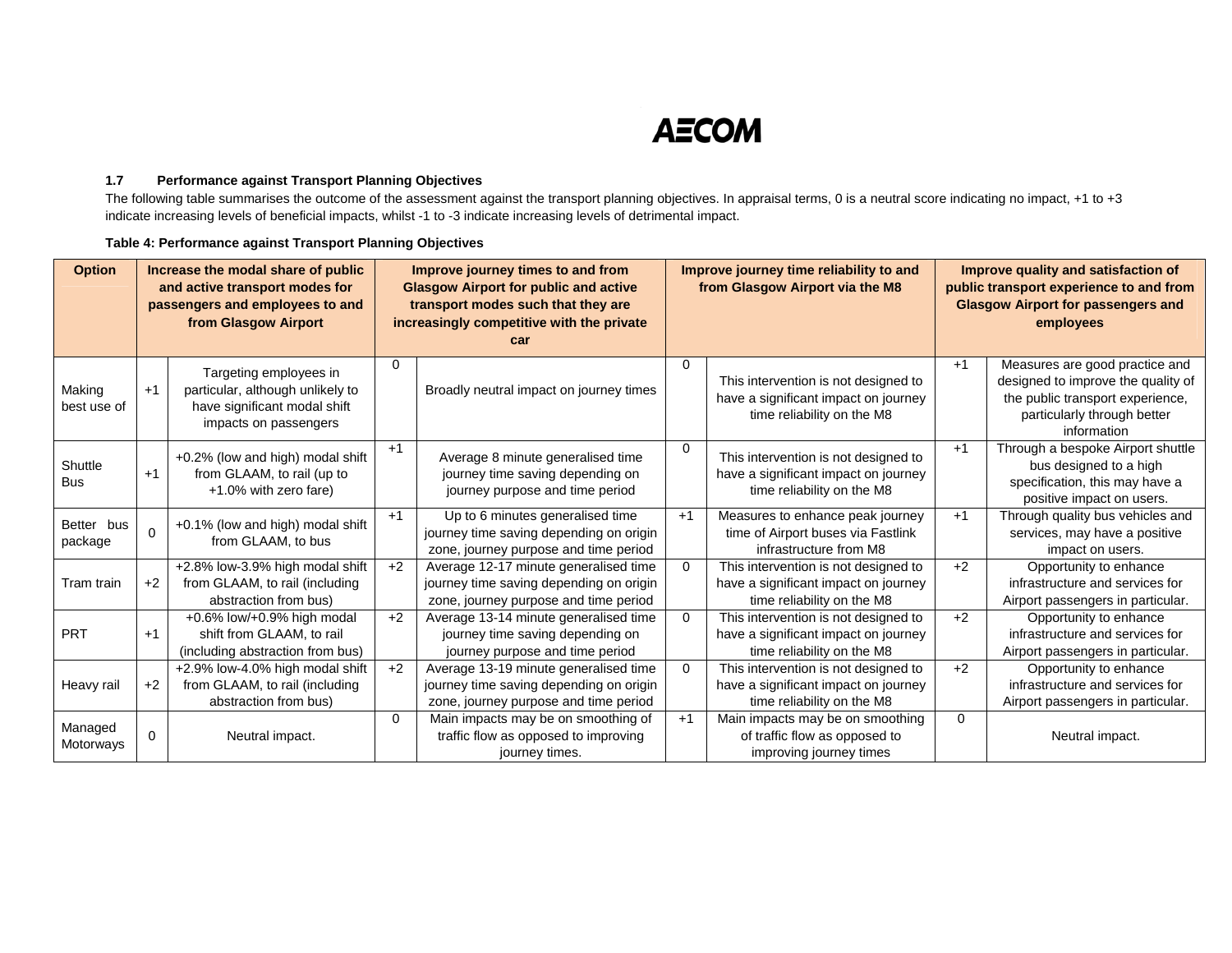

# **1.8 Summary of Appraisal Outcomes and deliverability challenges**

In addition to an assessment of each option's performance against the Transport Planning Objectives and modal shift, each of the interventions was subject to an assessment against the STAG criteria of Integration, Accessibility and Social Inclusion, Economy and Safety. The results of this assessment are contained within the Main Technical Report.

This section therefore provides a summary of the performance of each option, and deliverability issues. Overall, the findings of this transport appraisal indicate the relative performance of each of the transport options in delivering modal shift for Airport surface access trips, and assesses each option in terms of performance against the Transport Planning Objectives, STAG appraisal criteria, and an assessment of implementability. It is important to note that the transport appraisal process as set out within STAG does not recommend a preferred option. The relative performance of options within a multi-criteria assessment is designed to help decision-makers, by providing them with evidence to make an informed judgement on any future investment decisions.

### *Making best use of package*

Most elements of this package are viewed to be relatively low-cost interventions that could be implemented in the short term. The exception may be the DRT service for employees, which carries a higher level of risk in terms of deliverability. There are few examples of commercially viable DRT services, as they tend to have high operating costs relative to a low number of passengers. However, further feasibility work could be undertaken, for early morning and late evening trips by employees (subject to securing drivers who are willing to work these hours). Improvements to active travel networks to the Airport from Renfrew and Paisley are likely to benefit wider users and communities in these areas which are subject to ongoing regeneration initiatives, and may have health impacts if they promote higher levels of walking and cycling.

# *Shuttle Bus from Airport to Paisley Gilmour Street*

Whilst this option does not generate significant modal shift, it does achieve low levels with relatively minimal investment costs. A new shuttle bus from Paisley Gilmour Street to the Airport is a more flexible option than a fixed link, and relatively simple to deliver. Furthermore, the option tested in this study with a £2.50 fare (as opposed to the zero-fare option) does not require subsidy.

Furthermore, there is opportunity to introduce targeted bus priority measures to improve the reliability and journey times for the bus service.

Overall, the Shuttle Bus is a strong option for short-term improvements to public transport. There are few risks to implementation, operating costs are low and public acceptability is expected to be high. However, it is unlikely to create significant modal shift in the longer term due to the need for interchange, particularly in comparison to the offer of the existing Airport to City Centre Bus Service.

# *PRT / People Mover*

This option would provide a quality passenger link which would involve minimal waiting times as it runs on demand. It could also bring a non-quantifiable "prestige" benefit to Glasgow Airport, as the technology is not widespread in the UK currently. Due to the fact that some PRT solutions are able to run to a number of different terminal points, such technologies could provide a wider network of links in and around the airport campus or surrounding developments.

However, investment costs and operating costs for the indicative option considered by this study are significantly higher than the bus shuttle. Whilst the service is high profile, and truly "on-demand", a PRT scheme may not offer significant benefits over and above a well-run, reliable bus shuttle running at a high frequency. Any people-mover scheme must run over a short distance, by its very nature, and can therefore only ever serve as a connection from an interchange point.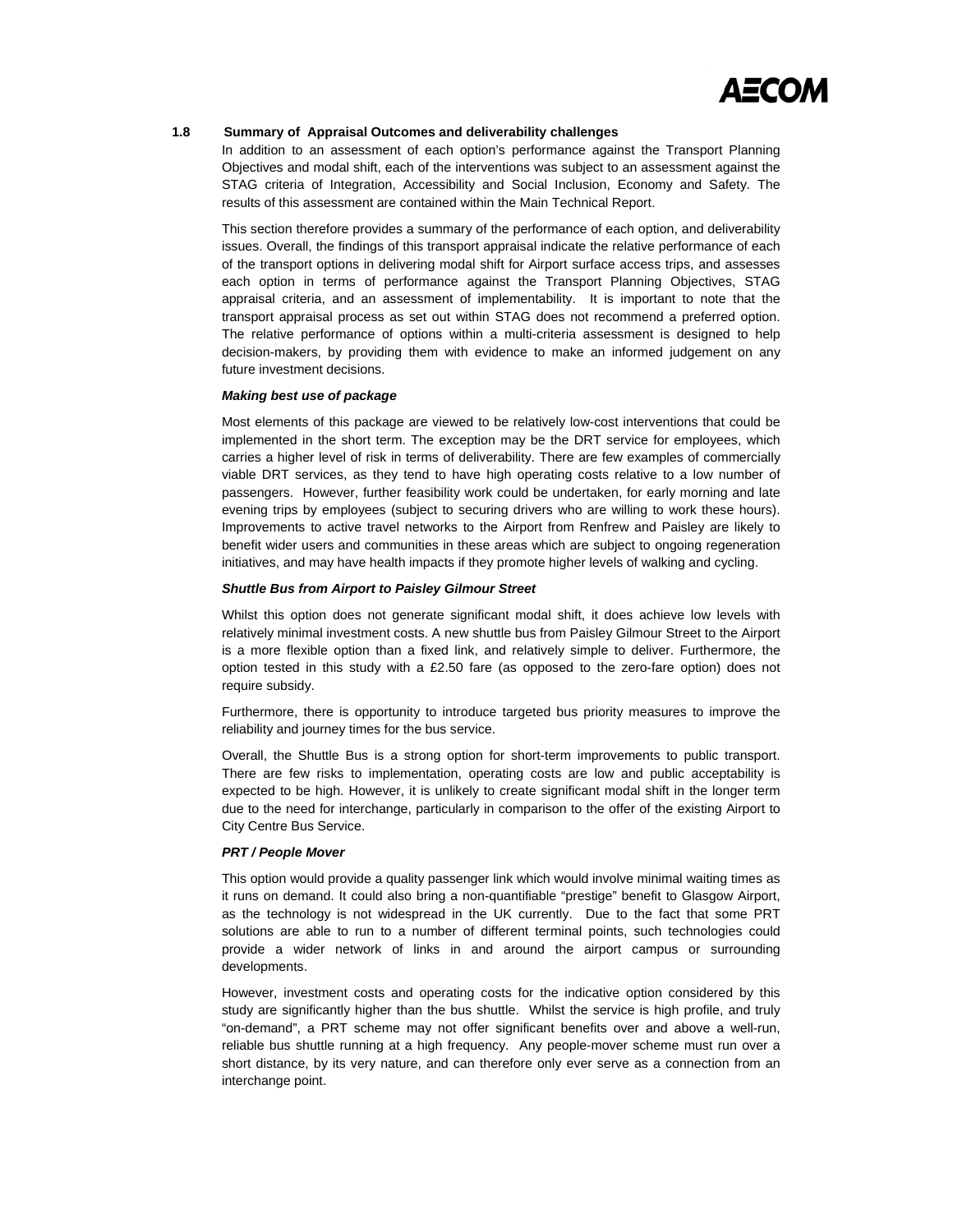

Financially, the scheme as tested in this study requires a subsidy, for both the lower and higher fare options assessed. This is largely due to the scale of the cost relative to the low level of modal shift (and therefore demand) generated by a scheme which requires interchange, a characteristic that reduces it attractiveness to users in our methodology. There are also potential issues over the visual impact of an elevated structure in the area which would extend outwith the airport boundary and close to residential and business properties. These may not be insurmountable, but require further exploration.

#### *Tram train*

This option is essentially light rail, but with the capacity to run on both the conventional rail network, and on-street tram tracks (hence tram-train). The technology is currently relatively new to the UK, and therefore carries a technical risk. Along with the heavy rail option tested in this appraisal this option provides the greatest potential for modal shift in this study. This is because it enhances journey times for all trips travelling through Glasgow City Centre to the Airport, and minimises the need for interchange for many airport trips. It would potentially offer a high quality and prestigious link to Glasgow Airport.

As is common with any new rail intervention however, abstraction from existing bus services will contribute significantly to its success, in this case potentially the Airport to City Centre Shuttle.

A key risk to this scheme is the potential lack of capacity to run this service on the rail network during peak periods (due to lack of available paths on the rail network between PGS and Glasgow Central). Should this be the case, the service could run a limited shuttle operation between the local rail interchange point (assumed in this study to be Paisley Gilmour Street to maximise interchange potential with local rail services) and Glasgow Airport. Analysis shows that this reduces the attractiveness of this option. A further risk to the deliverability of this option is the introduction of light rail rolling stock to the mainline rail network, which requires further exploration.

If the service is assumed to run to its full potential without any additional capacity provided on the rail network (i.e. displace existing rail paths on the network), this in turn would impact upon existing rail users, with associated disbenefits which would impact upon the forecast economic benefits.

Overall, the capital costs for tram-train are much lower than for heavy rail. The environmental impact may be less due to the nature of the infrastructure required for tram-train rolling stock. A potential route alongside the M8 may also minimise visual and landscape impacts.

#### *Heavy rail*

This option offers almost the same benefits as a tram-train option, but at a significantly higher cost. The technology risk of running tram-trains on the rail network do not apply to this option, although the same issues apply in terms of the potential reduction in benefits once the issues of capacity on the rail network are taken into account.

There are significant risks to implementing this option including disruption to industrial and recreation areas, land requirements and issues associated with the re-provisioning of facilities for effected parties.

#### *Better Bus Network*

This option, as designed for this study, has performed relatively poorly in this appraisal. This is largely due to the cost implications of new services which this option has tested, the minimal journey time improvements afforded, and the fact the services tested have longer journey times than the existing bus service options from Glasgow city centre (the express Airport service). However, this demonstrates a number of issues to consider in the future:

- For any bus-based option to be a competitive choice to the car or taxi in the context of Glasgow Airport, it needs to offer significantly enhanced journey times. This suggests express / limited stop services, similar to the existing Airport express service (500). However, public transport operators have commented during consultation on this study that commercial services are difficult to sustain, given the diverse levels of demand